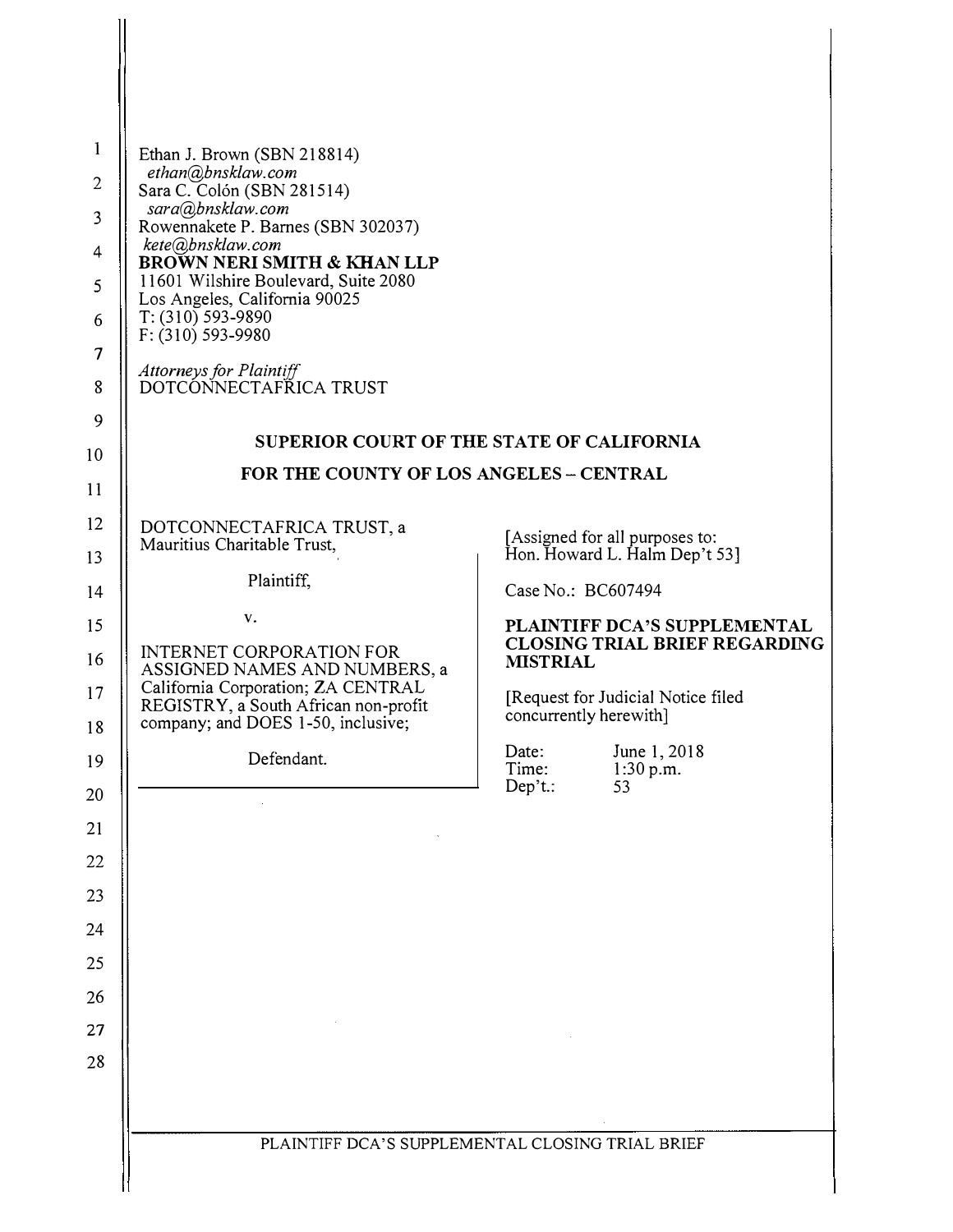### **I. INTRODUCTION**

Plaintiff DotConnectAfrica Trust ("DCA") submits this supplemental brief in response to the Court's directive at the May 22, 2018 hearing in this matter. At the hearing, the Court instructed the parties to consider whether a mistrial would occur if Judge Halm decided the judicial estoppel trial and another judge presided over the trial on the merits scheduled for August 22, 2018. DCA submits that it would cause a mistral if Judge Halm *did not* issue a statement of decision on the judicial estoppel trial, regardless of whether a different judge presides over the August trial. In contrast, there is no case law supporting the notion that a party is entitled to the same judge during a *jury* trial. To the contrary, and as DCA explains further below, even a defendant in a capital punishment case is not entitled to the same judge during a jury trial.

Furthermore, it would be fundamentally unfair to DCA were Judge Halm not to decide the judicial estoppel trial. This case has been pending for more than two years. The Court has postponed the trial on the merits several times. The trial on the merits would inevitably be postponed again were Judge Halm not to decide the judicial estoppel phase of the trial, which DCA spent enormous resources to defend. Although the Court offered a July trial on the merits so that Judge Halm could decide both trials, ICANN rejected that schedule. All of the case law on point suggests that Judge Halm can properly decide the judicial estoppel trial. Accordingly, DCA respectfully requests that Judge Halm hear closing arguments ( currently set for June 1, 2018) and issue a statement of decision on the judicial estoppel trial.

## **II. STATEMENTOFFACTS**

On May 26, 2017, ICANN moved for summary judgment, arguing in part that DCA's claims were barred by the doctrine of judicial estoppel. The Court denied that ruling. On August 9, 2017 the Court issued a ruling bifurcating the trial, and setting a February 28, 2018 bench trial on the threshold issue of whether DCA's claims were barred by the doctrine of judicial estoppel (Phase One). Phase One of the trial took place on February 28-March 1, 2018. Closing arguments were initially set for March 26, 2018 but were postponed twice by the Court. Closing arguments were then set for May 7, 2018 but were again postponed due to

## PLAINTIFF'S DCA'S S*U*PPLEMENTAL CLOSING TRIAL BRIEF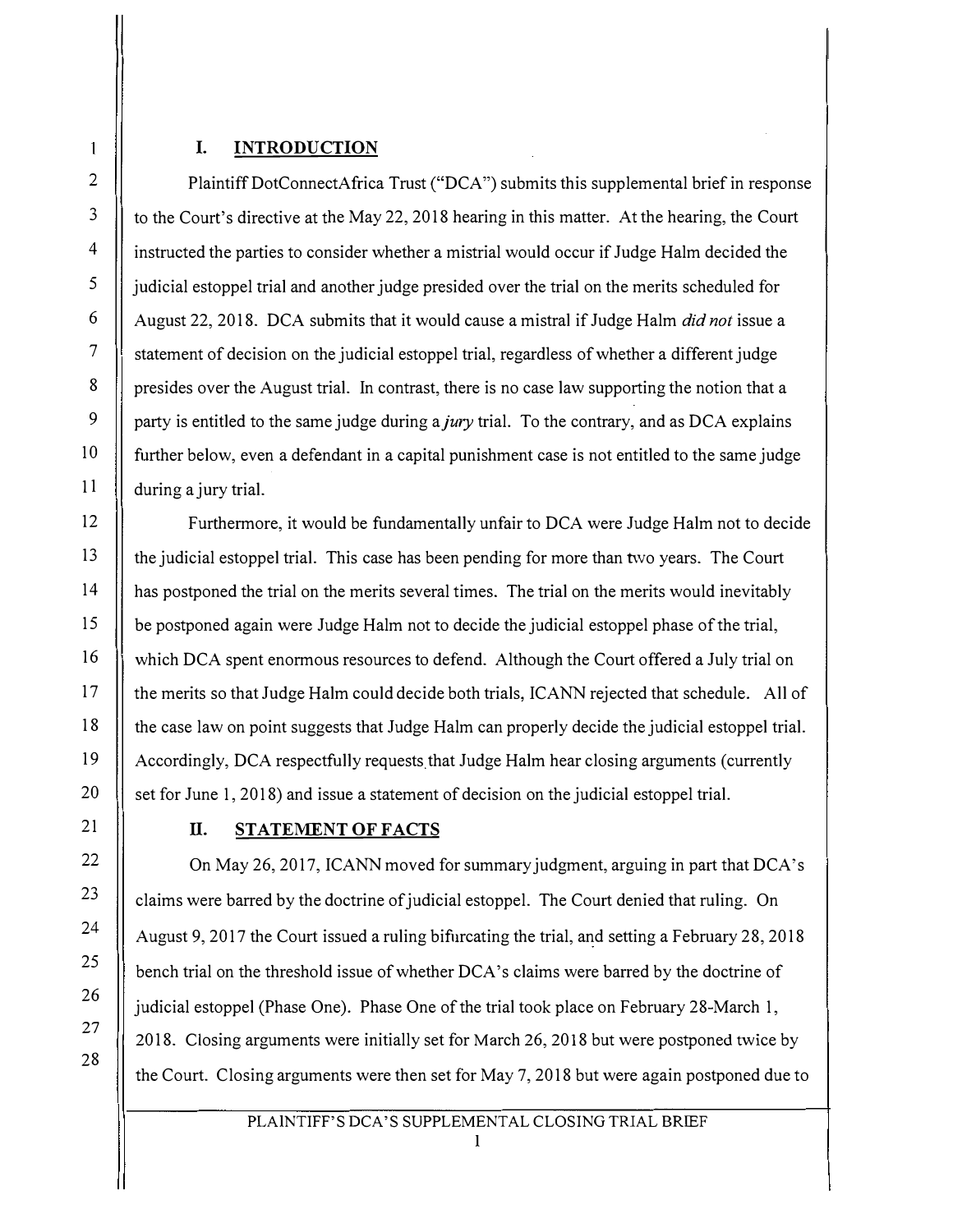1 2

3

4

5

6

7

8

9

10

11

12

13

14

illness of lead counsel for DCA.

On May 22, 2018, when the parties appeared for the re-scheduled Phase One closing arguments, the Parties were informed that Judge Halm was retiring on August 3, 2018, and therefore would not be able to preside over an August 22, 2018 jury trial. The Court set a new hearing date on June I, 2018 for Phase One closing arguments in order to allow the Parties time to consider whether they wanted Judge Halm to issue a decision on Phase One. The Court noted that there was a question as to whether two separate judges presiding over the bench trial and the jury trial would be grounds for a mistrial.

DCA posits that there would only be grounds for a mistrial if Judge Halm *does not* issue a decision on Phase One and accordingly asks the Court to hear closing arguments on June I, 2018.

## **III. ARGUMENT**

#### **A. Legal Standard for Mistrial**

15 16 17 18 19 20 21 22 A mistrial is only mandatory where the judge presiding over a case testifies as a witness (Cal. Evid. Code §703(b)), a juror testifies as a witness (Cal. Evid. Code §704(c), there are an insufficient number of jurors, or where a judge is unable to complete a *nonjury* trial *(Guardianship of Sullivan* (1904) 143 Cal. 462,467). In its discretion, a court may grant a motion for mistrial based on the misconduct of counsel or the judge. *See* Code Civ. Proc. § 657(1); *Pacific Gas & Electric Co. v. Spencer* (1960) 181 Cal. App. 2d 171, 172. In addition, a the discretion of the court, a mistrial may be declared based on jury misconduct. *See* Code Civ. Proc.  $§ 657(2)$ .

23

24

# **B. If Judge Halm Does Not Issue a Decision on the Judicial Estoppel Trial, DCA Will be Prejudiced by Being Forced to Retrv the Judicial Estoppel Trial**

25 26 27 28 If Judge Halm does not issue a statement of decision for Phase One that is grounds for a mistrial unless DCA and ICANN are both willing to waive their right to have the trier of fact observe witnesses. *See Linsk v. Linsk* (1969) 70 Cal. App. 2d 272, 276. In nonjury trials, the facts must be decided by the judge who heard the evidence. Otherwise, the case must be retried by another judge. *Guardianship of Sullivan* (1904) 143 Cal. 462,467 ("A party litigant is

PLAINTIFF DCA'S SUPPLEMENTAL CLOSING TRIAL BRIEF

2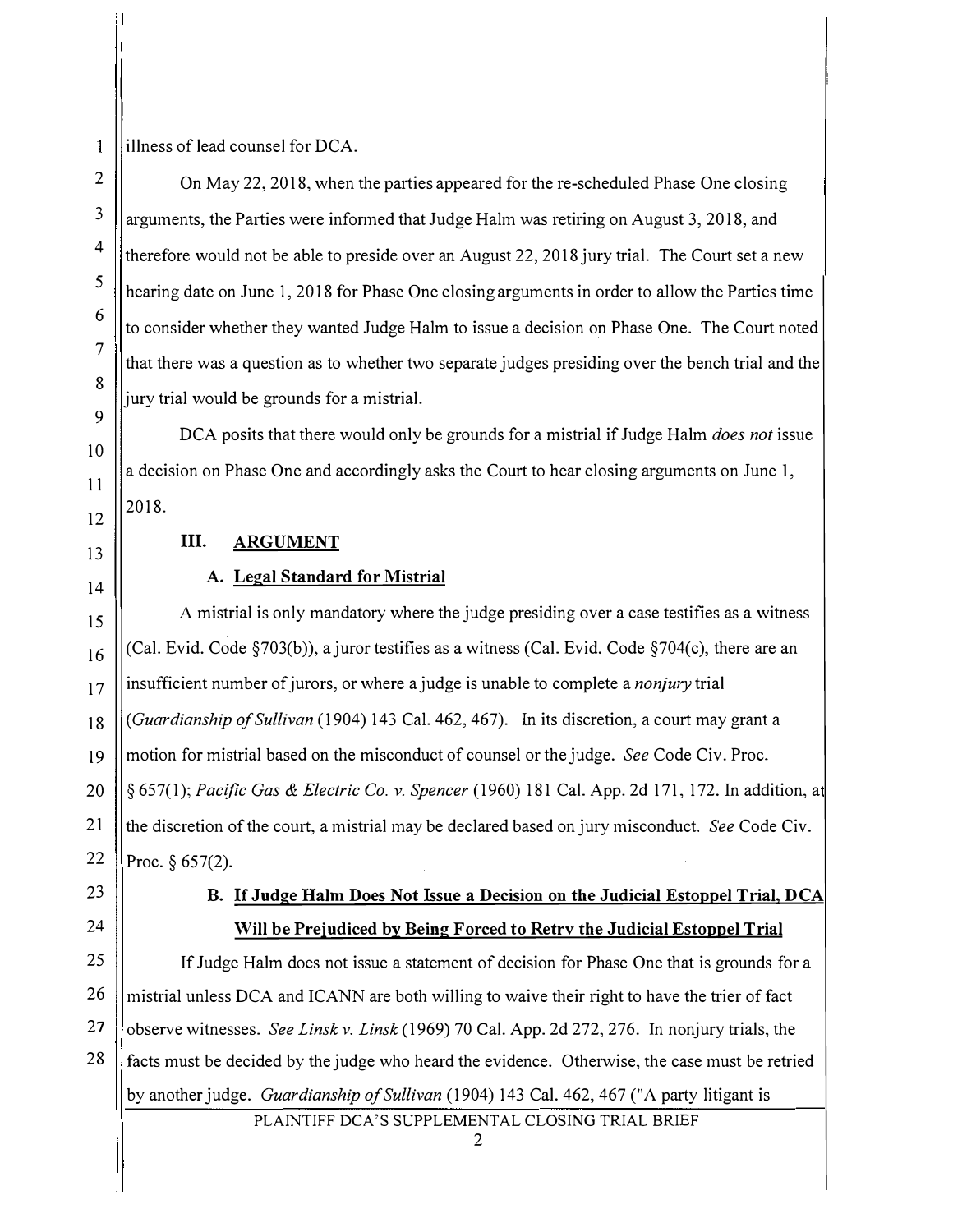entitled to a decision upon the facts of his case from the judge who hears the evidence, where the  $\mathbf{1}$ 2 matter is tried without a ju*r*y, and from the jury that hears the evidence, where it is tried with a 3 jury. He cannot be compelled to accept a decision upon the *f*acts from another judge or another 4 jury"); *see also Reimer v. Firpo* (1949) 94 Cal. App. 2d 798, 800-801;-trialjudge appointed to 5 Court of appeal; *see also McAllen v. Souza* (1937) 24 Cal. App. 2d 247.

# **6 C. There Are No Grounds for a Mistrial Where Two Different Judoes Preside 7 Over a Jury Trial**

8 | Although Judge Halm is required to decide Phase One in order to avoid a mistrial, he is 9 not also required to decide the Phase Two jury t*r*ial because the jury is the t*r*ier of fact *fo*r Phase IO Two. The California Supreme Court case of *People v. Espinoza,* (1992) 3 Cal. 4th 806 - <sup>a</sup> 11 criminal case regarding a capital punishment trial -supports this conclusion. In *Espinoza,* "the 12 Squilt phase of defendant's trial commenced before Judge Kenneth Ferguson, who conducted the 13 || proceedings until, during the presentation of the defense, he became too ill to continue with the 14 Trial. The presiding judge of the San Joaquin County Superior Court then assigned Judge K. 15 Peter Saiers to substitute for Judge Ferguson pursuant to section 1053, granting Judge Saiers 'the 16 Same power, authority and jurisdiction as if the trial had been commenced before [him]." *Id.* at 17 827 -828 (internal quotations omitted). The trial judge denied de*fe*ndant's motion *fo*r a mistrial 18 || and "[a]t the conclusion of the penalty phase, the jury returned a verdict imposing the death 19 penalty." *Id* at 828. The California Supreme Court rejected the defendant's contention that the 20 midtrial substitution of Judge Saiers *fo*r Judge Ferguson violated his jury trial rights under the 21 federal and state Constitutions. *Id.* The cou*r*t explained that the pu*r*pose of a trial by ju*r*y was 22 "the interposition between the accused and his accuser of the commonsense judgment of 23 laypersons at a t*r*ial presided over by a neutral judicial officer" and that this pu*r*pose was not 24 | implicated by the replacement of a judge mid-trial. *Id.* at 829.

25 Ce*r*tainly ifthere was no mist*r*ial in *Espinoza* due to the mid-t*r*ial replacement of a judge 26 in a capital case where the ju*r*y sentenced a defendant to death, there would be no mistrial here if 27 a second judge were to preside over the entirety of the Phase Two jury trial. Fu*r*the*r*more, the 28 Cou*r*t bi*f*urcated the trial in this matter precisely because the issues relevant to judicial estoppel and the t*r*ial on the merits were severable. The jury deciding, and the judge presiding over,

PLA**I**NTIFF DCA'S S*U*PPLEMENTAL CLOSING TRIAL BRIEF

3